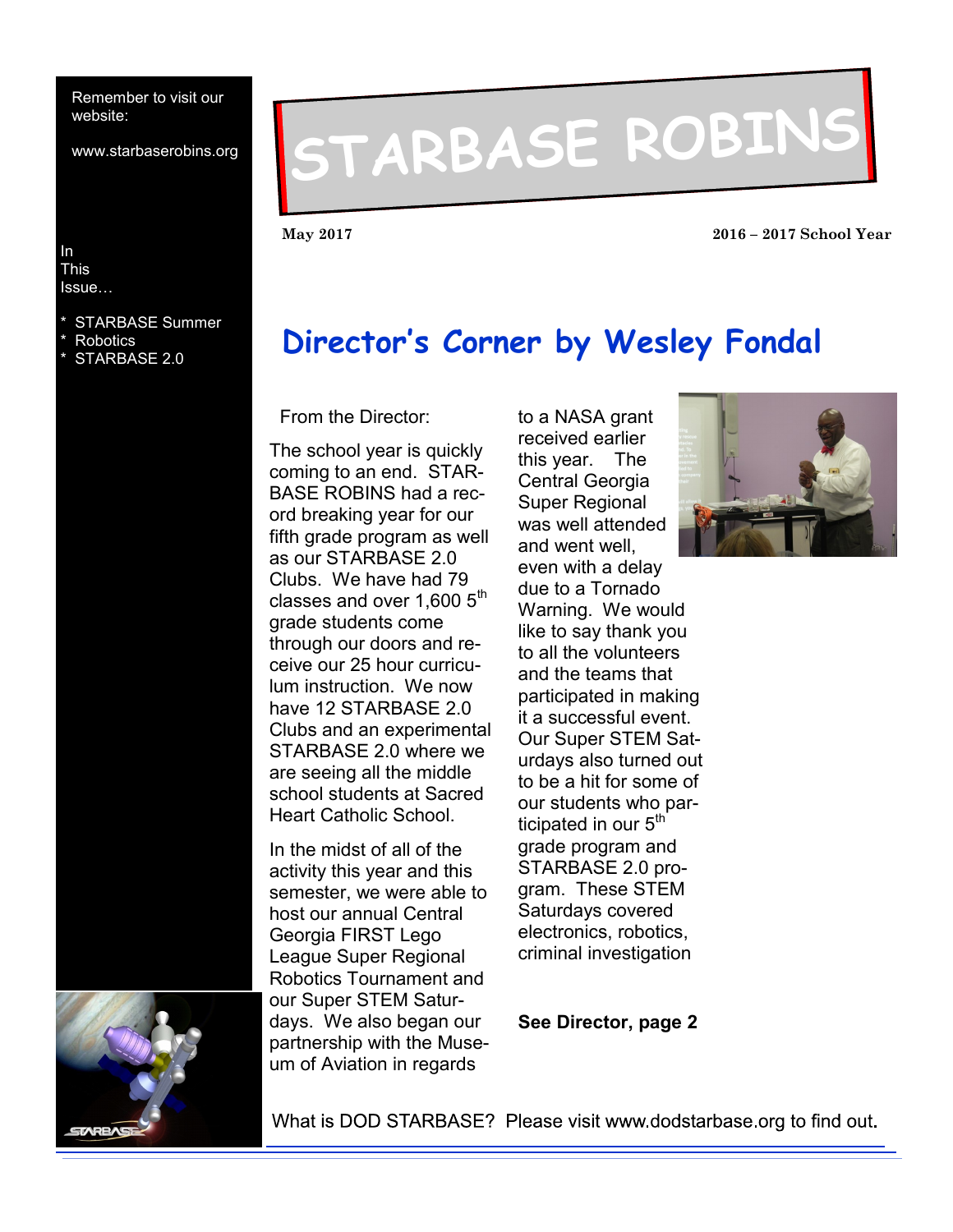#### Page 2 **Director's Corner, Cont'd**

science, agriculture STEM and rocketry. We look forward to programming future Super STEM Saturdays for next school year.

I would like to thank all the administrators and teachers that worked hard this year to get their students here in a timely manner and to our teacher sponsors and mentors who participated in our STARBASE 2.0 Clubs. I think the hardest part is sometimes getting students here and to the club meetings. Once we get them where they need to be, the STARBASE ROBINS' staff can capture their attention and bring the excitement of STEM to their world.



We are looking forward to our summer academies. We feel that we have a lot to offer students this summer and are working hard to put together a dynamic curriculum for all of our academies. Please make sure to take a look at our academy offerings in this issue.

As always, we are always looking for mentors and career guides for our programs. Please let us know if you know anyone that would love to mentor or volunteer for our STARBASE ROBINS program or STARBASE 2.0 Clubs.

*"The function of education is to teach one to think intensely and critically. Intelligence plus character-that is the goal of true education." -Dr. Martin Luther King, Jr.*

## **Dooly County Outreach by Dawn Pannell**

 Persistence pays off and it did for one fifth grade Science teacher in Dooly County. Due to her persistence, our STARBASE ROBINS' instructors headed there recently for a planned outreach at the elementary school. In regards to distance, Dooly County is about forty miles south of our location at the Museum of Aviation in Warner Robins. It turns out that this particular teacher used to work in the Bibb County school system and had been a participant in our STARBASE ROBINS' program. The timing was a good fit for our staff because most of the counties that we serve are in the middle of state mandated testing.

To enhance interest in STEM, each STARBASE instructor hosted a learning station that involved students (along with teachers, parents, and grandparents) working to solve a problem or to be "wowed" by what they saw happening. It was a fun-filled evening.

Can Crush was demonstrated by Demetria Smith as students were taught about states of matter and air properties. This was a great "wow" moment for all who watched as they saw the cans crush by the high air pressure. (For those long term STARBASE employees, you will remember the excitement of having done this with your students.) Tornado Tubes were used in the demonstration as well as for students to have some hands-on experimentation. **See Outreach, page 3**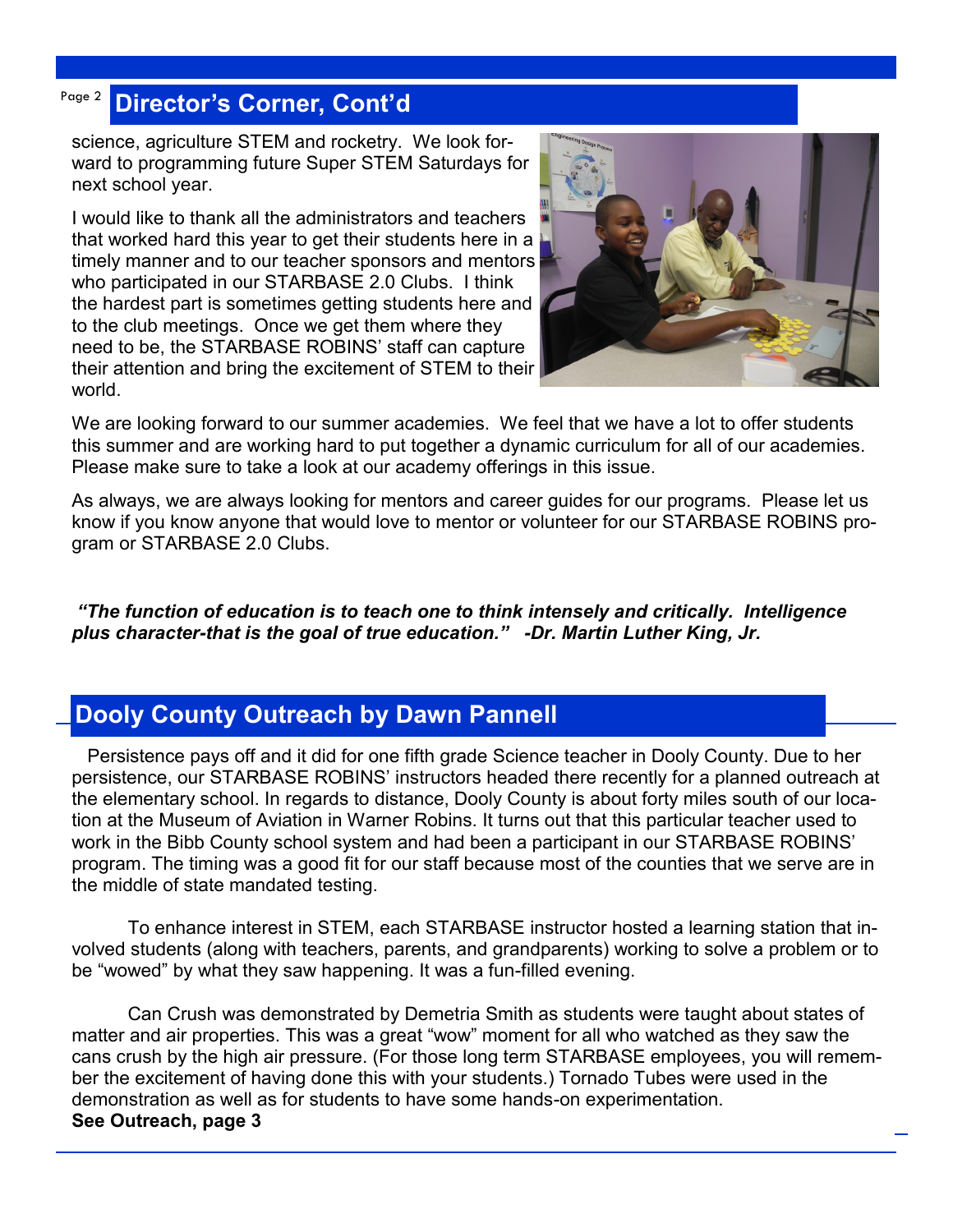#### **Outreach cont'd**

Hosted by Audra Hubbard, Pentominoes was predominately the mathematics' challenge for the evening. This was all about teaching spatial awareness. Students and adults had to use various shapes from a packet to create a design that was displayed. Shapes had to be turned and twisted to be able to duplicate the design given. One interesting observation noted by Audra, "The younger students did better at completing a design than older elementary students and adults."

One of our stations was the Pipeline led by Janae Holbeck. It is a great team building and engineering challenge. The PVC pipes are cut into halves and are 2 feet long. Depending on the space and number of people involved determines the amount of pipes used. A marble will be placed at one end and must run its course along the pipe path until the marble can be dropped in a bucket. The difficulty is that there are always fewer pipes being used than distance to the bucket. So the team members have to strategize how to extend the pipe path to the bucket. Oh, and the marble cannot stop rolling once it starts. Janae had a continuous line of people ready to attempt the Pipeline. According to Janae, there was one young student who was nicknamed "Control" due to the fact that each time he participated he knew how to communicate to others how to make it work. At STARBASE, we are not familiar with having kindergarten aged students join us for activities. Janae learned that age does not define our capabilities in displaying great teamwork. One young kindergarten girl participated in the Pipeline over and over, and along with "Control" always managed to successfully place the marble in the bucket.

The Engineer/Builder activity allowed students and parents to learn the importance of "how to" make things work. The Engineer has a packet of 10 Lego pieces that matches the one used by the Builder on the other side of the table. The Engineer uses these Lego pieces to create a structure. Once built, the Engineer must give details and instruct the Builder across the table how to build a duplicate of this structure. In between the two participants are small cardboard boxes used as dividers, so the work is done solely from verbal communication. Dawn Pannell assisted with this activity, very often having to give prompts on the directives, especially for the younger students. Several families expressed their desire to continue with this activity at home. One young girl who had built with her father was super excited because she has "lots of Legos" at home.

Dooly County's fifth graders were slotted to come for our regular program this past school year, but a conflict in scheduling prevented that from happening. Plans are being made now to add them to our 2017-2018 school year, so that we can continue our connection with a new Georgia school district.

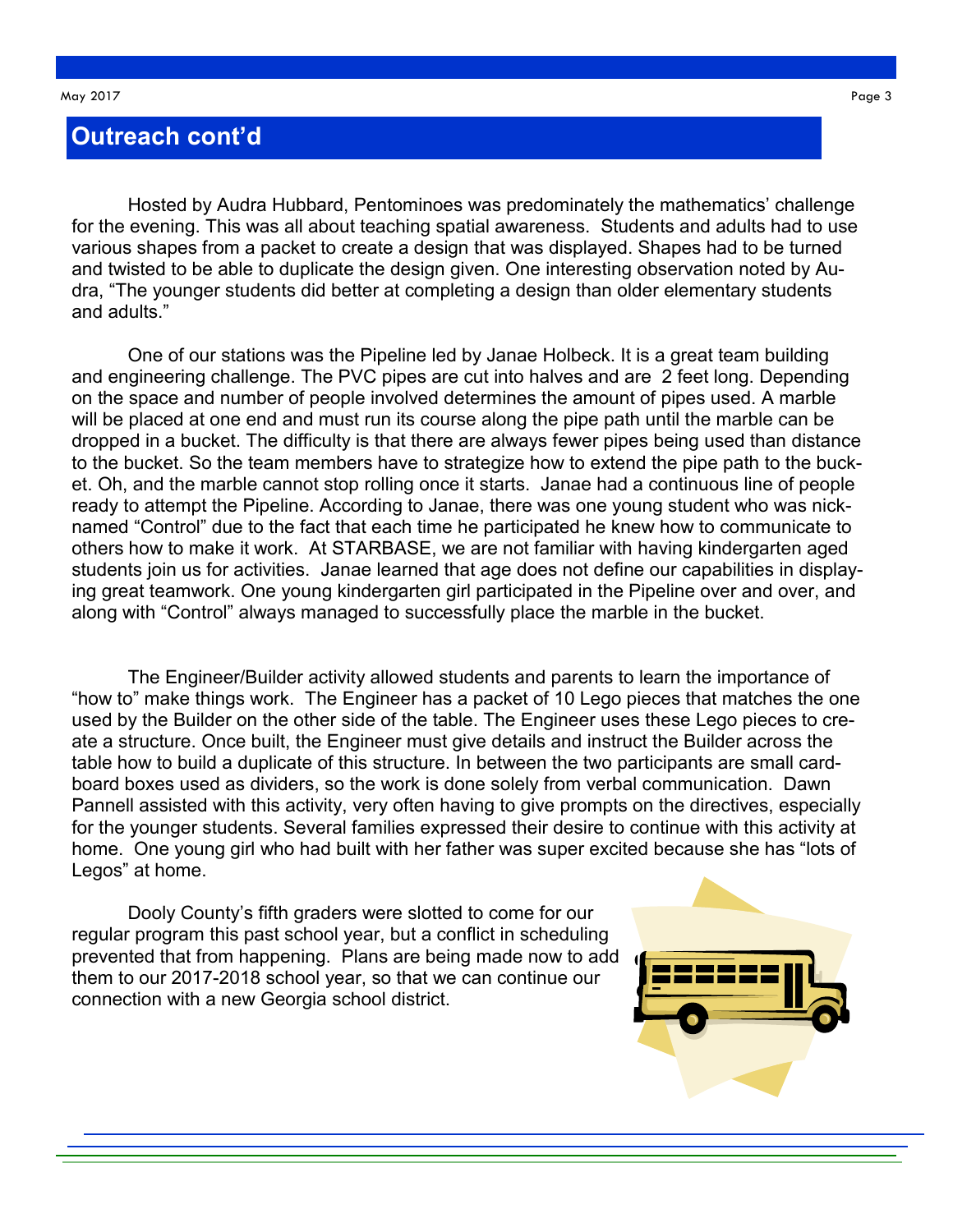### **Equipping Students with Tools and Learning Strategies By Audra Hubbard**

When working with our  $5<sup>th</sup>$  grade students we enjoy watching that moment when they "get it" finally. Our hands-on curriculum is an avenue that leads kids to that "ah ha" moment; because they are actually taking part of the experiment, instead of just reading and talking about what happens. But what do they do with that information once they have completed the activity/ experiment? The STARBASE ROBINS' team wants to not only teach the curriculum, but we also want to teach our students how to think for themselves and utilize the information gained through our program. This school year we implemented the method of "Questioning Claim Evidence Reasoning" (**QCER**) with several of our experiments. This strategy builds from what we want to know (**Questioning**) to what we know (**Claim**) to how we know it (**Evidence**). Finally, students have to explain how or why the evidence/data supports their claim and which scientific principles are important to the claim and evidence (**Reasoning**). Students are forced to think through the information or data obtained by the experiment and how it relates back to the topic(s) we have studied.

Like any new subject being taught there was a learning curve for instructors and students. The evidence was the easiest part to explain to the students and they were quickly able to apply it. The ability of the students to connect the scientific principle to the evidence was the hardest part for many of them. Putting their thoughts in writing is becoming more of a challenge each year for 5<sup>th</sup> graders. Because of this we often had to talk through the reasoning as a class. Even with the learning curve we were able to see student growth in the five days they attended. The students weren't the only ones affected by the use of QCER; classroom teachers expressed an appreciation for our use of QCER. Not only did we encourage the students to think through the information we also encouraged them to apply writing skills that the classroom teachers are already using. Teachers saw this skill as another asset of attending STARBASE ROBINS especially those teachers specializing in English/Language Arts. As some of our teachers commented on our surveys we were able to see the effect in the classroom:

*"One concept that has been implemented more thoroughly in my classroom is the use of making a claim in science. I have been more cognizant of using that language with students."-* Classroom **Teacher** 

*"…after participating in the experiments at STARBASE ROBINS, my students curiosity toward science investigations heightened. They better understand the necessity of writing down results and sharing evidence and data from their experiments. Their comments during investigations sounds more purposeful, and goals and hypothesis are clearer…"-* Classroom Teacher

Overall, QCER is an asset to our program that we will strive to prefect, for the benefit our students and teachers.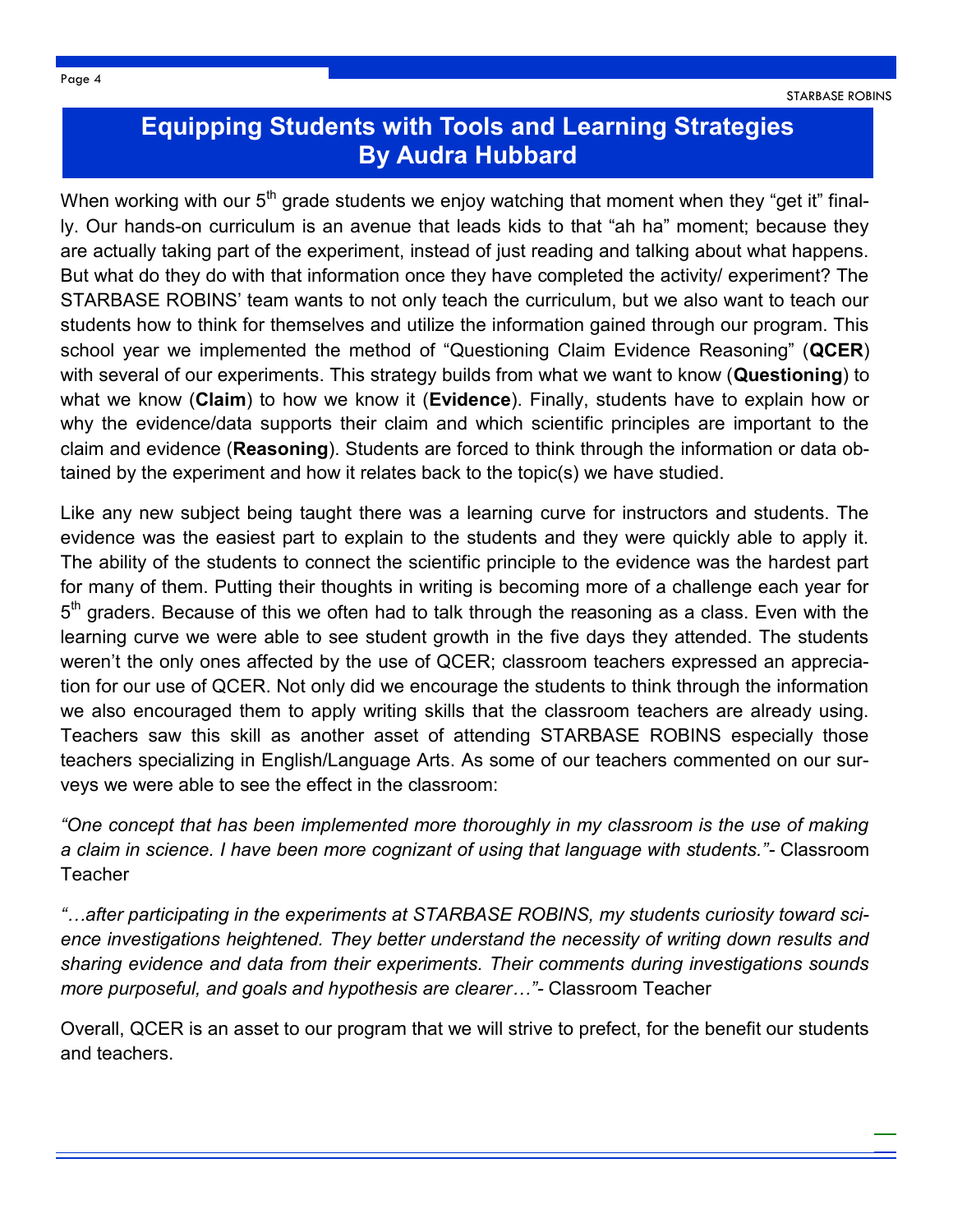May 2017 Page 5



## **STARBASE 2.0 and the FIRST Lego Leage By LaTondra Oliver**

Every year, FIRST LEGO League releases a Challenge, which is based on a real-world scientific topic. Each Challenge has three parts: the Robot Game, the Project, and the Core Values. Teams of up to ten children, with at least two adult coaches, participate in the Challenge by building, testing and programming an autonomous robot to score points on a themed playing field (Robot Game), developing a solution to a problem they have identified (Project), all guided by the FIRST LEGO League Core Values. Throughout their experience, teams will operate under the FIRST LEGO League signature set of Core Values, celebrating discovery, teamwork, and Gracious Professionalism.

Get ready. Get set. Roar! Or you could bark, quack, or squeak, because the 2016 ANIMAL ALLIES season is all about our furry, feathered, and finned friends. In the 2016 FIRST LEGO League Challenge, more than 28,000 teams of students age 9 to 16 from over 80 countries will look into the eyes of our ANIMAL AL-LIES. What might become possible when we learn to help each other?

Past Challenges have been based on topics such as nanotechnology, climate, quality of life for the handicapped population, and transportation. By designing Challenges around such topics, participants are exposed to potential career paths within a chosen Challenge topic, in addition to solidifying the STEM (Science, Technology, Engineering, and Math) principles that naturally come from participating in the program. Team members also learn valuable life and employment skills which will benefit them no matter which career path they choose.

STARBASE ROBINS hosted the 12th Annual Central Georgia Super Regional First Lego League Competition on Saturday, January 21, 2017. The first two competitions were hosted as Regional Tournaments and the last ten as Super Regional Tournaments. The day made for an exciting and fun filled day for the 31 teams from across the state of Georgia. However we started with 32 teams, but a rumble of thunder and a crash of bright lightning caused one team to pull out. The day was running smoothly until the infamous tornado that ripped the roof of Wal-Mart (on Booth Road), made an appearance. The entire tournament was "shelter in place" for over 45 minutes. Over 500 students, family and friends were safe and calm thanks to the STARBASE ROBINS' staff. Once the tornado cleared the area, the teams were ready to get back to the business of the competition.

The competition was set up as two tournaments. With this set up, we were able to award twice as many teams for their hard work and continuity. Additionally, one of our sponsors, "Zaxby's", on Booth Road, awarded one of the teams, "The Nerd Herd", of St. Mary's and Sugarmill Elementary school for their "Gracious Professionalism". The team displayed true team spirit by cheering on other teams and motivating others when they were down. The before mentioned competition awards were distributed as follows:

#### **See Animal Allies, Page 7**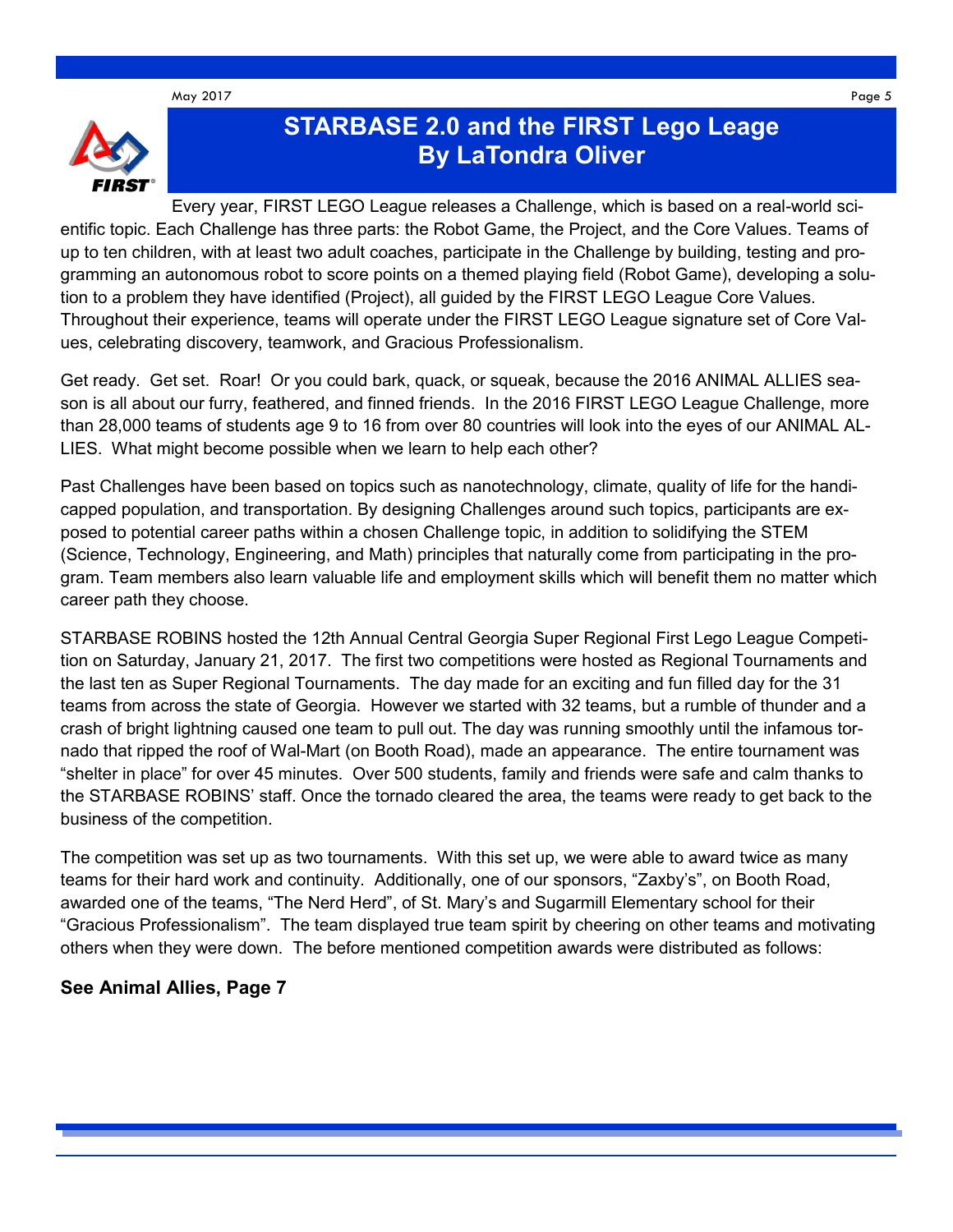#### **STEM Saturdays Ignite Student Interest in STEM by Janae Holbeck**

STARBASE ROBINS has always been enthusiastic in finding ways to incorporate STEM into the community in unique and engaging ways. Our goal is to reach students that have passed through our STAR-BASE programs ( $5<sup>th</sup>$  Grade STARBASE program or 2.0 STARBASE Club) or students that have yet to experience STARBASE and want a "hands' on" experience of what STEM has to offer. We wish to extend these programs and keep the students in the community involved.

In order to reach this goal, we pursued a STEM Saturday avenue. We decided to host five "Super STEM Saturdays" throughout our school year strategically placed to fall as our 5-week sessions ended for our 5<sup>th</sup> grade program. Specific topics were chosen to excite and encourage students' involvement in STEM. **September 24** Students dived into the world of electricity with Circuitry. They got the chance to study how electricity flows through different conductors to the point of a breaker/switch. They also learned that if things are not put together correctly, it will not work. Students studied this flow of power and electricity by working with 3D Snap Circuits, Adrino Kits, and Cubelets.

**November 5** Robotics drew crowds of students from all realms of understanding, from novices to those with more familiarity. Due to the short time frame of this workshop, robots were prebuilt for the students. Boys and girls worked in pairs to program the robots. Participants chose to complete challenges developed by the First Lego League (FLL) and STARBASE summer curriculum. Because of the differing levels of experience the students were able to work at his/her comfort level. This led to everyone leaving with a sense of accomplishment.

**February 11** CSI Investigating was a great workshop. Students were armed with the knowledge on investigative techniques such as observations and inference. They studied Locard's Exchange (A principle that holds that the perpetrator of a crime will bring something into the crime scene and leave with something from it, and that both can be used as forensic evidence.) As a result, students viewed hairs and fibers under a microscope. Chromatography helped them determine which marker was used to write a ransom note. They learned the difference between latent and visible fingerprints in solving crimes. Fake blood was used to study how porous and non-porous materials affect shape in blood spatters. Students also had a fun water balloon demonstration that taught students about how various angles affect blood spatter. All these lessons aided them to solve a few crimes. CSI was a fully jam packed day and the students seemed to enjoy it and were very in-tuned to solving crimes.

**March 18** STARBASE ROBINS ventured into AGSTEM or Agricultural Engineering for the next workshop. This is still a relatively new topic for us; we hosted a camp for the first time last summer, which was very successful. Students studied plant cells, pollen, and elodea with a microscope. They also planted a variety of fruit and vegetable seeds in Newspaper Flower Pots they made themselves. Beautiful 'Wild Flower Seed Balls' were created from clay and seeds. After a morning of activities students enjoyed learning about animals' inherited traits and acquired traits through research and Kahoot, an iPad app.

**April 8** Our last, but certainly not our least, workshop was spent launching rockets! The weather was far more favorable for launching than the tumultuous weather we had earlier in the week. The sun was shining in the clear blue sky as students put their knowledge of Newton's Three Laws of Motion and PSI (pounds per square inch of atmospheric pressure) to the test. Alpha Estes Rockets were launched using small "A" engines. The students had an incredible time "detonating" their rockets with a launch pad, while practicing safety first. A 2-liter bottle rocket that contained water (about 1/3 of the bottle) and 60-80 PSI was also used with a launcher and bicycle pump to soar though the skies. These went about 200-400 feet in the air and made for a nice little splatter of water on a warm day. This was quite popular, with the students desiring to launch multiple times. The launches of both rockets also drew a crowd and entertained visitors at the museum.

**In Conclusion:** These workshops brought diverse students to us, and we saw some of the same students m every single time we hosted. At first, some of them were quiet, not too involved with the activities

**See Saturday STEM, page 7**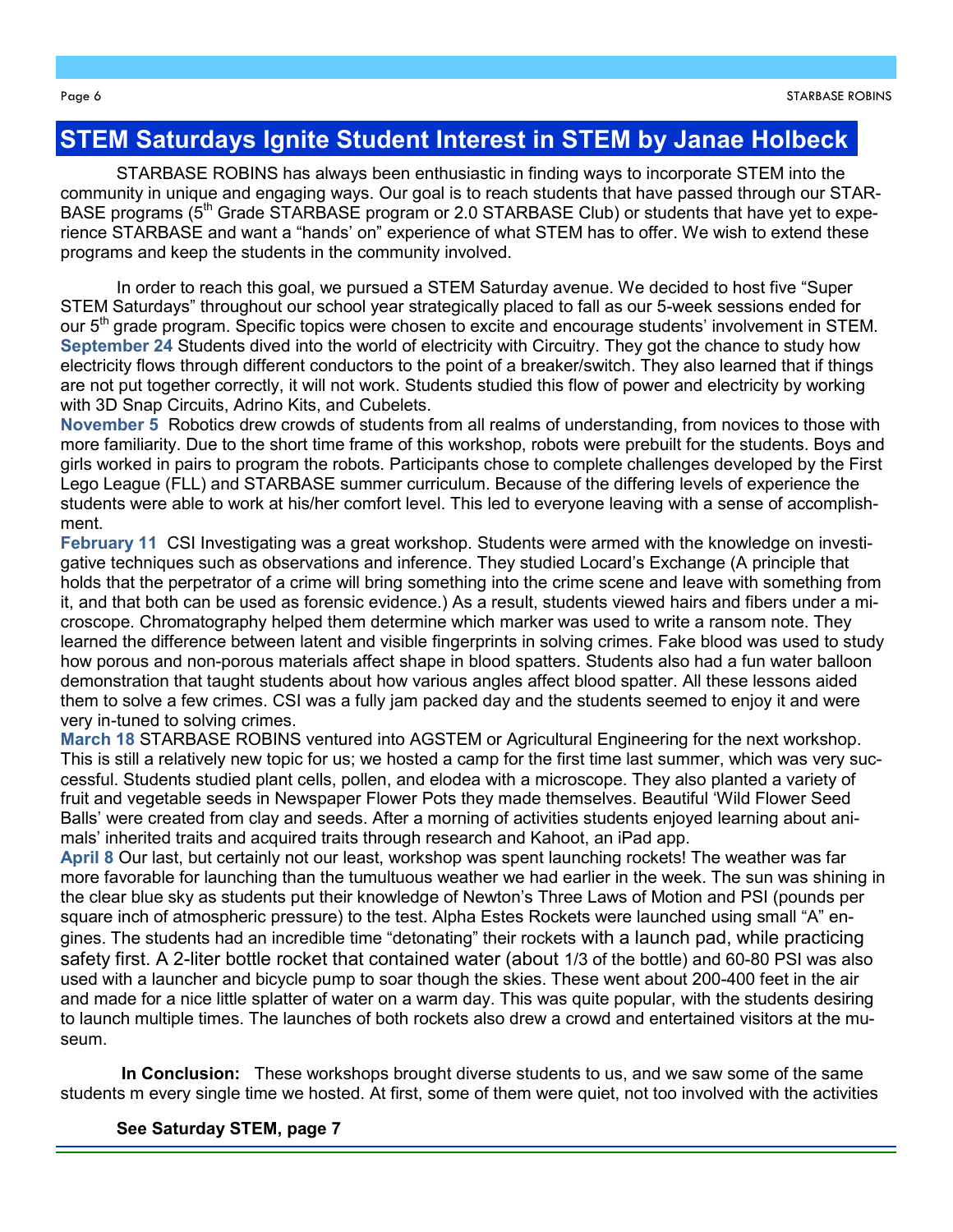#### **Saturday STEM cont'd**

or their peers. We spent time each session learning about one another, bonding over different topics, and slowly saw these students grow, not just in STEM knowledge, but in confidence in themselves and their relationships with one another. Two particular students caught the attention of all our staff. A brother and sister, twins, that had come through our STARBASE 5<sup>th</sup> grade program. They were very opposite in personality (the boy quiet and shy, the girl outspoken and energetic). They stuck together, more comfortable with being around each other, than their peers. Over the five Saturdays they attended, they grew from not wanting to work with anyone, to working with their peers, especially the young boy. His growth was obvious in the last workshop. Clearly his favorite was building and launching rockets. His enthusiasm reached others as he spoke and chatted with his classmates in a way that was amazing to witness by all, especially his twin sister.

Overall, STARBASE ROBINS believes our Super STEM Saturdays were immensely successful. We look forward to continuing these exciting workshops next school year. Come out and join us, we look forward to working with your students.

| Robot Perfor-<br>mance | <b>Wolf Techs</b>                | Feagin Mill Middle School       |
|------------------------|----------------------------------|---------------------------------|
| Robot Design           | Legoliers                        | Mount de Sales Academy          |
| Project                | <b>Pretty Cool Lego Girls</b>    | <b>Real Impact Center</b>       |
| Core Value             | Huntington Horseshoe He-<br>roes | <b>Huntington Middle School</b> |
| <b>CHAMPION</b>        | Robo Rams                        | St. Peter The Apostle<br>School |

**MiMAL** 

**Tournament #2**

**Tournament #1**

| <b>Robot Perfor-</b><br>mance | <b>Turtle Troopers</b>  | <b>Booth Middle School</b>  |
|-------------------------------|-------------------------|-----------------------------|
| <b>Robot Design</b>           | <b>BLT Warriors</b>     | <b>Booth Middle Schools</b> |
| Project                       | Legit Nonagons          | The STEM Academy            |
| <b>Core Value</b>             | <b>Botting Beauties</b> | <b>Real Impact Center</b>   |
| <b>CHAMPION</b>               | The Hive                | <b>Booth Middle School</b>  |

We especially congratulate 5 of our 13 STARBASE Robins 2.0 After School Mentoring Clubs and their Teacher Sponsors: (Byron Middle School **(Vicki Bennett and Stephanie Johnson)**, Feagin Mill Middle School **(Tomieka Waller)**, Huntington Middle School **(Rodney Johnson and Lisa Smith)**, Mossy Creek Middle School **(Nikki Carroll and Carol Kohn),** and Thomson Middle School **(Jessica Golden)** who advanced to this Super Regional Tournament by being the best of the Regional Tournament held in December at Byron Middle School. We would be remised for failing to mention our wonderful community of volunteers who assisted us in making this a successful day for the children and their families and friends.

As a final point, the competition and the tornado were not the only highlights we had that day. Visitors and participants also had the opportunity to participate in a stretch raffle to win a "Go Pro" and a "Drone". Both winners were overjoyed about their new "toys" to take home.